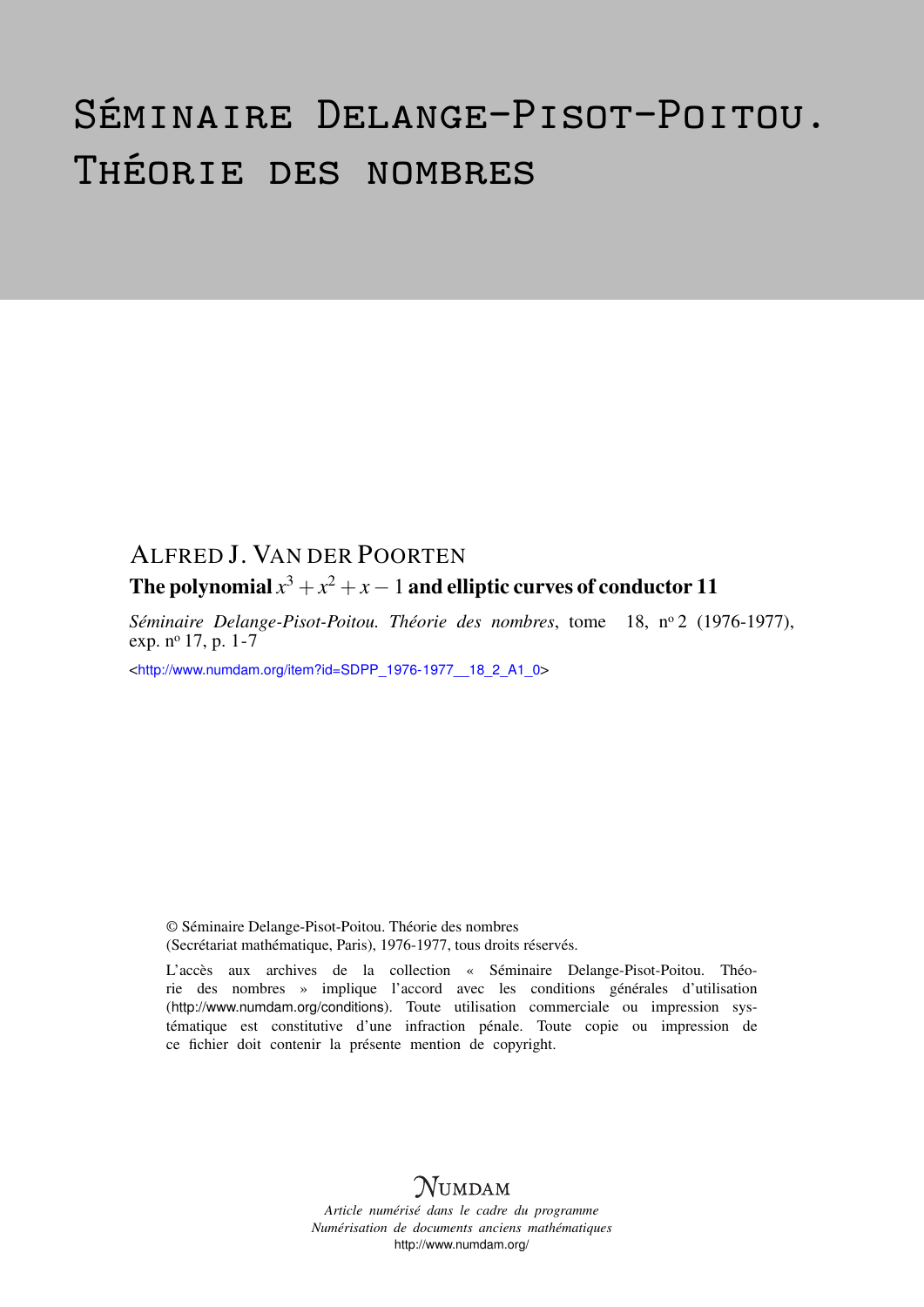Séminaire DELANGE-PISOT-POITOU (Théorie des nombres) 18e année, 1976/77, nº 17, 7 p.

28 février 1977

THE POLYNOMIAL  $x^3 + x^2 + x - 1$ AND ELLIPTIC CURVES OF CONDUCTOR 11. by Alfred J. VAN DER POORTEN

This is a summary of a more extensive report in preparation at present. For each positive integer N, let  $\Gamma_0(N)$  be the group of all matrices  $\begin{pmatrix} a & b \\ c & d \end{pmatrix}$ , where a, b, c, d are integers with  $ad - bc = 1$  and c divisible by  $N$ . According to a conjecture of Taniyama-Weil (see [12]), all elliptic curves of conductor  $N$ , which are defined over the rational field  $Q$ , are parametrized by modular functions for  $\Gamma_0(N)$  . Until the present work, the first case,  $N = 11$ , has remained open.

Three curves of conductor 11 were known, namely

 $y^2 - y = x^3 - x^2 - 10x - 20$  $(1)$ 

(2) 
$$
y^2 - y = x^3 - x^2
$$

(3) 
$$
y^2 - y = x^3 - x^2 - 7820x - 263580
$$

The first of these curves is a model for the compactification of the quotient  $\mathcal{K}/\Gamma_0(11)$ ,  $\mathcal{K}$  being the upper half plane. The second and third curves are isogenous to the first over  $Q$ . Hence all three curves are parametrised by modular functions for  $\Gamma_0(11)$  . Moreover, SERRE [7] has shown that, up to isomorphism, (2) and (3) are the only elliptic curves which are isogenous to (1) over  $Q$ . Thus the conjecture is true for  $N = 11$  if, and only if,  $(1)$ ,  $(2)$  and  $(3)$  are the only elliptic curves of conductor 11 defined over  $Q$ , up to isomorphism. Below we describe a calculation which proves this to be the case.

### 1. Obtaining a Thue-Mahler equation.

Consider the field B of 2-division points of an elliptic curve E of conductor p. If E has no rational 2-division point then  $B/Q$  has Galois group  $S_3$ ; B is cubic cyclic over a field F with  $F = Q[\sqrt{p}]$  or  $Q(\sqrt{-p})$ ; and B/F is unramified except at 2 (see SETZER  $[8]$ ). Let B be a field with the above properties (a "possible 2-division field for a prime p"). Denote by k a cubic extension obtained by adjoining the x-coordinate of one 2-division point to  $Q_0$ . Let  $O_k$ be the integers of k, and let 1,  $\omega_1$ ,  $\omega_2$  be a basis of  $0_k$  as a  $\mathcal{Z}$ -module. For any  $\theta$  in  $0_k$  define  $M_{\theta}$  to be the ring generated by  $\theta$ ; then  $M_{\theta}$  is of finite index in  $0_k$ . Define  $I(\theta)$  to be that index. Let  $D_{\theta}$  be the discriminant of  $\mathbb{M}_\Theta$  .

 $17 - 01$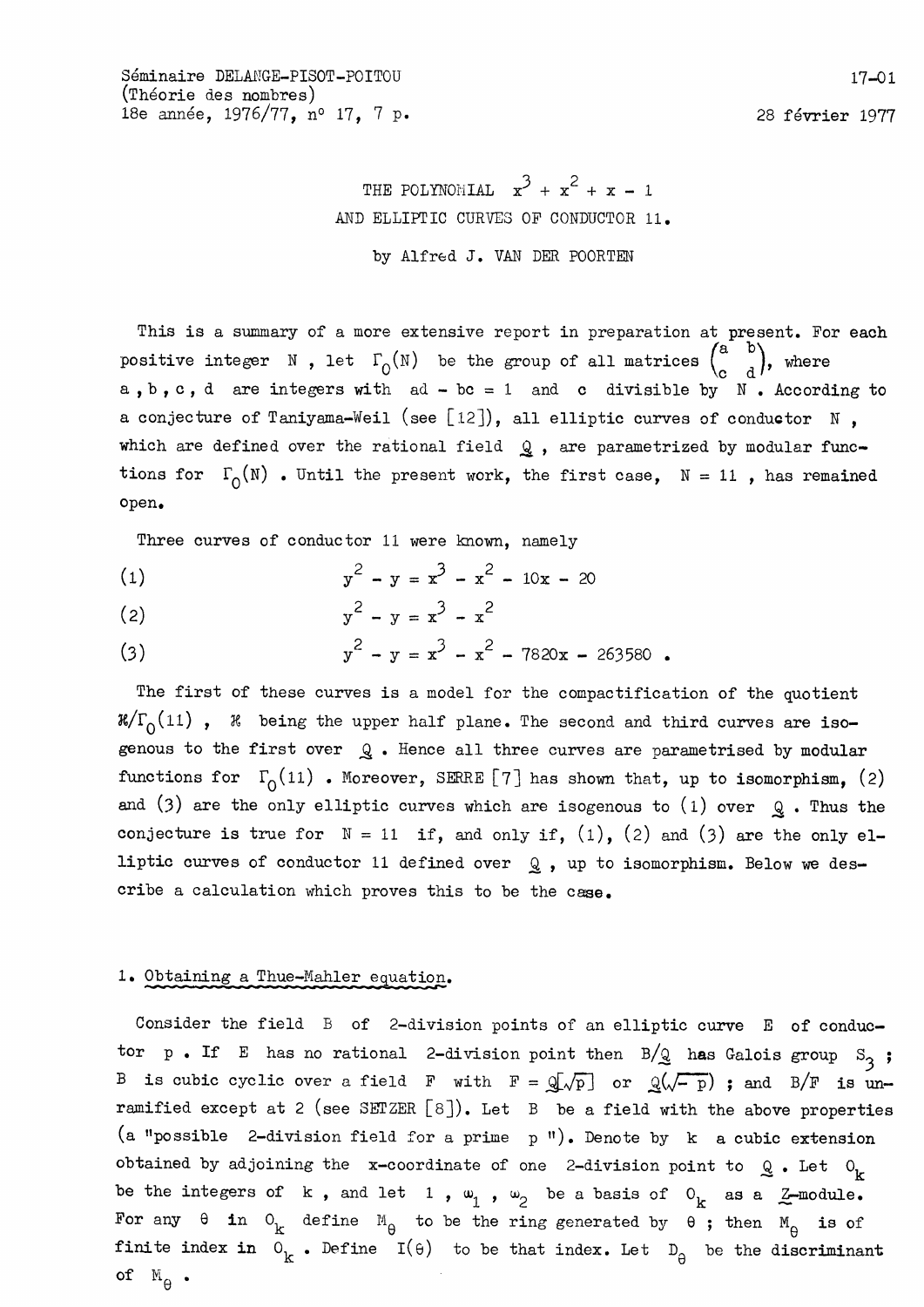$17 - 02$ 

Let  $\theta = u\omega_1 + v\omega_2$  with  $u, v \in \mathbb{Z}$ . Then  $\theta^2 = q_0 + q_1 \omega_1 + q_2 \omega_2$  where the  $q_i$  are quadratic forms in  $v$ ,  $v$ , and  $I(e) = |uq_2 - vq_1|$ . Define the index form to be  $f(u, v) = u_{12} - v_{11}$ . It is a homogeneous cubic with rational integer coefficients.

We note that  $f(u, v)$  factors in k; indeed  $|f(u, v)| = I(w_1)|N(u + \zeta v)|$ where  $\zeta = (\omega_2^{\prime} - \omega_2^{\prime\prime})/(\omega_1^{\prime} - \omega_1^{\prime\prime})$  is in k  $(\alpha, \alpha^{\prime}, \alpha^{\prime\prime}, \alpha^{\prime\prime})$  are the conjugates of  $\alpha \in k$  ).

We can find a model for the elliptic curve E of the shape

$$
y^2 = x^3 + a_2 x^2 + a_4 x + a_6
$$
 with  $\Delta = \pm 2^{12} p^2$ 

and such that  $(\theta, 0)$  is a 2-division point on E, where  $\theta = u\omega_1 + v\omega_2$  for some  $u$ ,  $v \in Z$ . Then  $D_{\theta}$ , the discriminant of  $x^3 + a_2 x^2 + a_4 x + a_6$ , is given<br>by  $\Delta/16 = \pm 2^8 p^r$ . Let D be the field discriminant of  $k/Q$ . Then  $D_{\theta} = I(\theta)^2 D$ so  $f(u, v) = (D^{-1}(\pm 2^8 p^r))^{\frac{1}{2}}$ . Now  $D = \pm p$  or  $\pm 4p$  so we have

$$
f(u , v) = \pm 2^e p^x
$$

where  $r = 2s + 1$ , s an integer, and  $e = 3$  if 2 ramifies in  $k/Q$ ,  $e = 4$  if not ; the sign of  $\triangle$  is the same as that of  $D$ .

Now suppose  $f(u, v) = au^3 + bu^2 v + cuv^2 + dv^3$  and  $f(u_0, v_0) = \pm 2^e v^s$ where the discriminant of f is  $\pm 2^{8-2e}$  p. Let  $k = Q(\omega_1)$  where  $\omega_1$  is a zero of  $x^3 + bx^2 + acX + a^2 d$ , and define  $\omega_2$  by  $\omega_2^2 = -ac - bw_1 + aw_2$ . Then  $\omega_2$ is a zero of  $x^3 - cx^2 + bdx - ad^2$ . Then 1,  $\omega_1$ ,  $\omega_2$  is a basis for  $0$ <sub>k</sub> and f is the form giving  $I(\theta)$  for  $\theta = u\omega_1 + v\omega_2$ . Let  $X^3 + a_2 X^2 + a_4 X + a_6$  be the minimal polynomial for  $u_0 \omega_1 + v_0 \omega_2$ . Then for

(4) 
$$
y^2 = x^3 + a_2 x^2 + a_4 x + a_6,
$$

we have  $\Delta = \pm 2^{12} p^{2s+1}$ . After checking (4) for reduction at 2 and p one may obtain, from solutions of  $f(u, v) = \pm 2^e p^s$ , an elliptic curve of conductor p given by  $(4)$ .

Let  $p = 11$ . Then E has no rational 2-division point and the only possible 2-division field is the field generated by the zeros of  $x^3 + x^2 + x - 1$ , which has discriminant - 44 (see [4]). Thus to find all elliptic curves over  $Q$  with conductor 11, it suffices to consider integer solutions  $u$ ,  $v$  with  $(u, v, 11)=1$ on the Thue-Mahler equation

$$
u^3 - u^2 v + uv^2 + v^3 = 2^3 \cdot 11^8
$$

Plainly, for any solution,  $2/u$ ,  $2/v$ .

The above argument is taken from SETZER [8]. A different, and extremely involved, argument of AGRAWAL and COATES [1] also leads to the conclusion reached above.

#### 2. Obtaining linear forms in logarithms.

Let  $\varepsilon \in \mathbb{R}$ ,  $\delta$  and  $\overline{\delta}$  be the zero of  $p(x) = x^3 + x^2 + x - 1$ . Then in  $\underline{\kappa} = \mathbb{Q}(\varepsilon)$ ,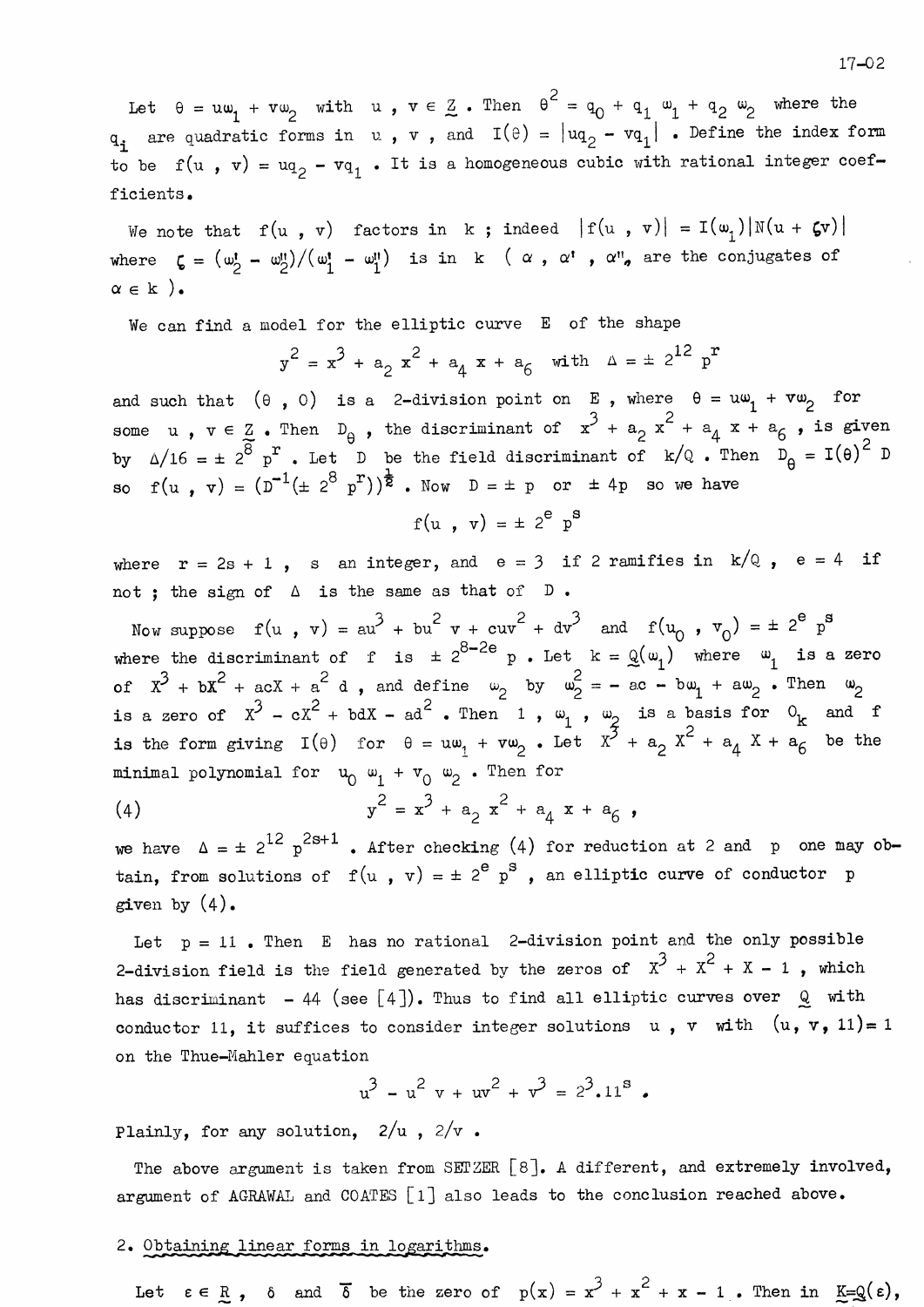we have  $11 = (1 + 2\varepsilon)(2 + \varepsilon^2)^2$ , and

$$
f(u , v) = (u + \epsilon v)(u + \delta v)(u + \delta v) = 11S
$$

implies

(5) 
$$
u + v = \pm \epsilon^{b_0} (1 + 2\epsilon)^{b_1} (2 + \epsilon^2)^{b_2}
$$
,  $b_1 \in \mathbb{Z}$ ;  $b_1 + b_2 = s$ ;  $b_1, b_2 \ge 0$ ,

where we note that  $\varepsilon$  is a fundamental unit of  $K$ .

By the identity

$$
(\delta - \overline{\delta})(u + \epsilon v) + (\delta - \epsilon)(u + \delta v) + (\epsilon - \delta)(u + \overline{\delta}v) = 0,
$$

we have

(6) 
$$
1 - \frac{\varepsilon - \delta}{\varepsilon - \delta} \frac{u + \delta v}{u + \delta v} = \frac{\delta - \delta}{\varepsilon - \delta} \frac{u + \varepsilon v}{u + \delta v}
$$

which by  $(5)$  and its conjugates is

(7) 
$$
1 - \frac{\varepsilon - \delta}{\varepsilon - \delta} \left(\frac{\delta}{\delta}\right)^{b_0} \left(\frac{2 + \delta^2}{2 + \overline{\delta}^2}\right)^{b_2 - 2b_1} = \frac{\delta - \overline{\delta}}{\varepsilon - \delta} \left(\frac{\varepsilon}{\delta}\right)^{b_0} \left(\frac{2 + \varepsilon^2}{2 + \overline{\delta}^2}\right)^{b_2 - 2b_1}
$$

Write  $h_0 = b_0$ ,  $h_1 = 2b_1 - b_2$  and  $H = max(|h_0|, |h_1|)$ . AGRAWAL and COATES [1] verified by hand that for  $H \le 17$  the equation [7] gives rise to 7 solutions of  $f(u, v) = 11^8$ , 3 of which, namely  $u = 0$ ,  $v = 1$ ,  $s = 0$   $(h_0=1, b_1=b_2=0)$ ;  $u = 4$ ,  $v = -3$ ,  $s = 2$  ( $h_0 = 1$ ,  $b_1 = 2$ ,  $b_2 = 0$ ) and respectively  $u = 56$ ,  $v = -103$ ,  $s = 0$  ( $h_0 = 17$ ,  $b_1 = b_2 = 0$ ) give rise to elliptic curves of conductor 11, namely the curves  $(1)$ ,  $(2)$  and respectively  $(3)$  mentioned above.

We should remark that, for  $s = 0$ , the solutions are already reported by DELONE and FADEEV  $[4]$ .

Thus it suffices for us to show that (7) has no solutions with  $H > 17$  (or, if there be solutions, that these do not give rise to curves of conductor 11). It is easily seen (see below) that not both  $b_1$ ,  $b_2$  are positive, and in any event  $b_2 \leqslant 1$ .

We write  $\gamma_0 = \delta/\overline{\delta}$  ,  $\gamma_1 = (2 + \overline{\delta}^2)/(2 + \delta^2)$  ,  $\gamma_2 = (\epsilon - \overline{\delta})/(\epsilon - \delta)$  . Then we have  $h_0$   $h_1$   $-1$  $A$  *TT*  $\sim$ 

(8) 
$$
|1 - \gamma_0^{\circ} \gamma_1^{\perp} \gamma_2^{-1}| < (0,20582 \times 2\pi)e^{-\Delta^2 \Pi}
$$

where  $\Delta^1 = 0,8665$ , provided that  $h_0 \ge |h_1|$ .

Further, writing  $\gamma_0 = \exp(2\pi i \psi_0)$ ,  $\gamma_1 = \exp(2\pi i \psi_1)$ ,  $\gamma_2 = \exp(2\pi i \psi_2)$ , we obtain

(9) 
$$
\|h_0 \psi_0 + h_1 \psi_1 - \psi_2\| < e^{-\Delta H} , \quad \Delta = 3/4 , \quad H > 17 \text{ say}
$$

(where, as usual,  $\|x\|$ denotes the distance of the real number x from the  $nearest\ integer$ .

We now turn to the 11-adic situation. The polynomial  $p(x)$  splits over  $Q_{11}(\sqrt{-11})$  (we shall write  $\theta = \sqrt{-11}$  in the 11-adic case) with zeros<br> $\epsilon = 5 + 7.11 + 2.11^2 + 7.11^3 + 2.11^4 + ...$ ;  $\delta = 8 + 5\theta + 1.11 + 2.11\theta + 4.11^2 + ...$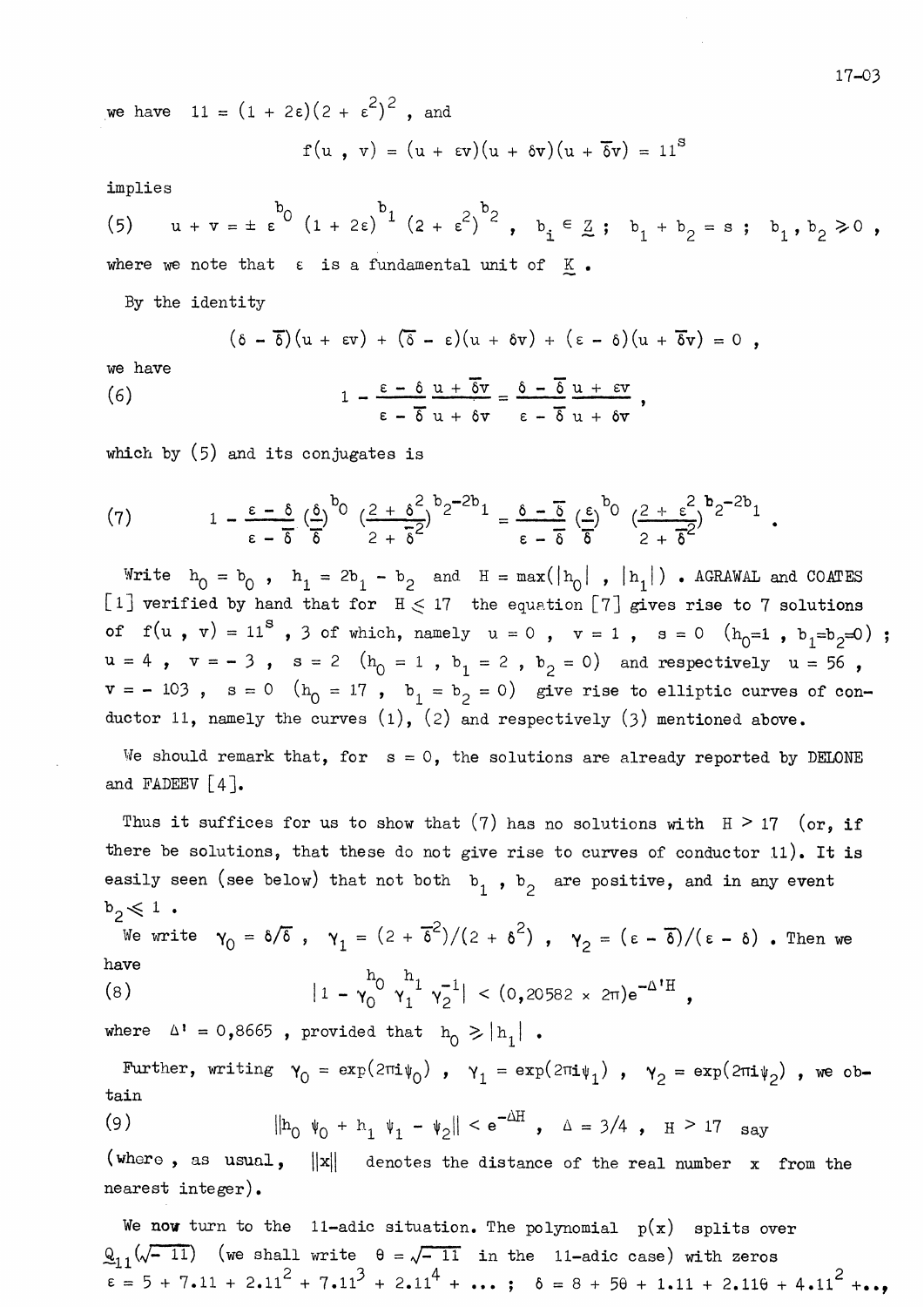and  $\delta$ . With the same notation for the 11-adic numbers as for the complex numbers defined above, we obtain the  $11$ -adic analogue of  $(8)$ , namely

(10) 
$$
\operatorname{ord}_{\theta}(1 - \gamma_0^{h_0} \gamma_1^{h_1} \gamma_2^{-1}) = 1 + h_1.
$$

We note that from the 11-adic estimates given above we can read off that  $\theta || \delta - \overline{\delta}$ ,  $\theta^2 \|1 + 2\varepsilon$ ,  $\theta \|2 + \delta^2$  whilst  $\varepsilon$ ,  $\delta$ ,  $2 + \varepsilon^2$ ,  $1 + 2\delta$  are relatively prime to  $\theta$ . Moreover from (5) and its conjugates we see that  $\theta^{2b}1||u + \epsilon v$ ,  $\theta^{b2}||u + \delta v$ , since  $\theta(\epsilon - \delta)$  and  $(u, v, 11) = 1$ , it follows that not both  $b_1$  and  $b_2$  are positive, and since  $\theta \| (\delta - \overline{\delta})$  in any event  $b_0 \leq 1$ .

Since each  $\gamma_i$  in (10) satisfies  $\theta \| (\gamma_i - 1)$  the 11-adic logarithms log  $\gamma_i$ exist. In particular,  $\text{ord}_{\theta}$  log  $\gamma_2 = \text{ord}_{\theta}(\gamma_2 - 1) = 1$  and on writing

$$
\psi_0 = \log \gamma_0 / \log \gamma_2 \quad \text{and} \quad \psi_1 = \log \gamma_1 / \log \gamma_2 ,
$$

 $(10)$  becomes

(11) 
$$
\operatorname{ord}_{11}(h_0 \psi_0 + h_1 \psi_1 - 1) = \frac{1}{2} H
$$

provided that  $h_1 \ge |h_0|$  (note that  $h_1$  is not negative).

We are apparently left with the possibility that  $|h_0| > h_1$  but  $h_0 < 0$ . But already when  $h_0 \leq -2$  and  $|h_0| \geq h_1$  the right hand side of (7) has absolute value  $>$  2 whilst the left hand side plainly has absolute value at most 2 (being 1 minus a number on the unit circle). Here we use

 $\epsilon = 0,543689013...$ ,  $\delta = -0,771844507... \pm i \times 1,115142508...$ 

in making the above estimates.

#### 3. Computational methods.

By virtue of refined versions of Baker's inequality for linear forms in logarithms with rational coefficients (prepared by the author with the present problem in mind), it may be concluded that (9) has no solution with  $H \ge 10^{15}$  say, and that (11) has no solution with  $H \ge 10^{15}$  say (by virtue of an 11-adic version of the cited inequality).

David C. HUNT and the author have shown that the inequalities  $(9)$  and  $(11)$  have no solution in the range  $17 < H < 10^{15}$ . D. C. HUNT used the DC program (infinite precision desk calculator) available as part of the UNIX operating system (Bell laboratories) on the University of New South Wales School of Mathematics PDP-11/40 (Digital Equipment Corporation). DC provides, automatically, infinite integer precision and 99 decimal places; it also has n-ary arithmetic for  $n < 16$  (this was convenient, with  $n = 11$ ). We firstly did all calculations (of course to quite limited accuracy) on the HP-67 (Hewlett-Packard) pocket programmable calculator; all numerical data reported here is from that source. It proved easy to check the calculations of AGRAWAL and COATES in this way. It is perhaps amusing to remark that the solution  $h_0 = 17$ ,  $h_1 = 0$  of (7), that is, the solution  $u = 56$ ,  $v = -103$ ,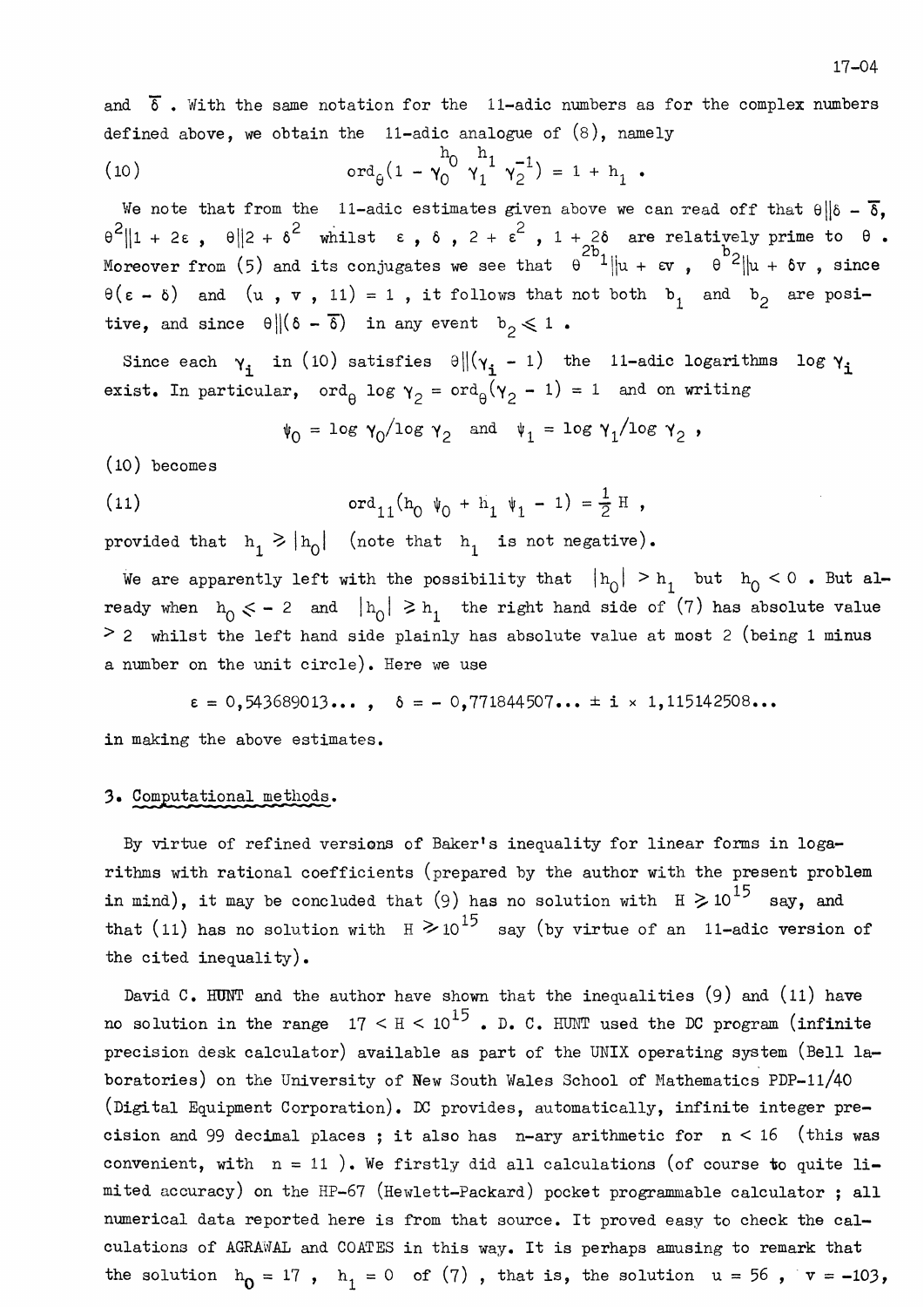$$
s = 0 \quad \text{of} \quad f(u \text{ , } v) = 11^8 \quad \text{arises from} \quad \epsilon^{17} = 56 - 103\epsilon \quad \text{and implies} \quad |\epsilon - 56/103| < (103)^{-3} \cdot \epsilon^{235} \, .
$$

#### 4. An idea of DAVENPORT-ELLISON.

Our techniques borrow heavily from suggestions of ELLISON [5] which generalise an idea of DAVENPORT (see  $[3]$ ).

In (9), we simultaneously approximate  $\psi_0$ ,  $\psi_1$  obtaining

$$
|\psi_{\mathbf{i}} - p_{\mathbf{i}}/q| < 10^{-60}
$$
, with  $|p_0|$ ,  $|p_1|$ ,  $q < 10^{40}$ .  
If  $||q\psi_2|| \geq 3 \cdot 10^{-5}$  and  $r_{\mathbf{i}} = q\psi_{\mathbf{i}} - p_{\mathbf{i}}$  then

(12) 
$$
\| (h_0 r_0 + h_1 r_1) - q \psi_2 + (h_0 p_0 + h_1 p_1) \| < 10^{40} e^{-3H/4}
$$

is a contradiction whenever 45 log 10 < 3H/4, that is if  $H \ge 139$ . This argument rapidly brings  $H$  down to reasonable size (the next step showed that (9) has no solution with  $H \ge 28$  ) and the remaining cases were then checked by hand.

We employed an efficient simultaneous approximation algorithm due to G. SZEKERES [9]. The principle of this algorithm is sequential "Farey bisection" of simplexes of "maximal" size; in practise, it appears to provide plenty of good simultaneous approximations at reasonable speed (some 600 steps were required above).

In the 11-adic case, we notice that each  $y_i$  is of the shape

 $\gamma = (a + b\theta)/(a - b\theta)$  with a, b units in  $Q_{11}$ .

Writing  $b/a = c$ , we have, conveniently,

$$
\log \gamma = \log(1 + c\theta) / (1 - c\theta) = 2\theta(c - \frac{11c^3}{3} + \frac{11^2 c^5}{5} - \frac{11^3 c^7}{7} + \cdots).
$$

Even using the  $11$ -ary facility of DC, the calculation presents some difficulty because of the need to separately express the  $1/(2n + 1)$  as 11-adic expansions; the divisions by which we obtain  $\psi_0$ ,  $\psi_1$  were also a lengthy task.

As in the complex case, we now simultaneously approximate  $\psi_0$ ,  $\psi_1$  obtaining, say,

(13) 
$$
\operatorname{ord}_{11}(\psi_{\mathbf{i}} - p/q) \ge 60 \quad \text{with} \quad |p_0|, |p_1|, q < \frac{1}{3}.11^{45}.
$$
  
Writing  $11^{60}$   $r_{\mathbf{i}} = q\psi_{\mathbf{i}} - p_{\mathbf{i}}$ , we obtain

(14) 
$$
\operatorname{ord}_{11}(11^{60}(h_0 r_0 + h_1 r_1) + (h_0 p_0 + h_1 p_1 - q)) = \frac{1}{2} H
$$

But 
$$
|h_0 p_0 + h_1 p_1 - q| < 11^{60}
$$
, so if  $H \ge 120$ , we see that  
(15)  $h_0 p_0 + h_1 p_1 - q = 0$ .

In fact, the Szekeres algorithm automatically yields 2 further solutions  $(p_0^{(1)}, p_1^{(1)}, q^{(1)})$  and  $(p_0^{(2)}, p_1^{(2)}, q^{(2)})$  to (13) so that the determinant of the 3 solutions is  $\pm 1$ . Then the results (15) are inconsistent, and we can conclude that  $H < 120$ . A repetition of the argument yields  $H < 24$  and remaining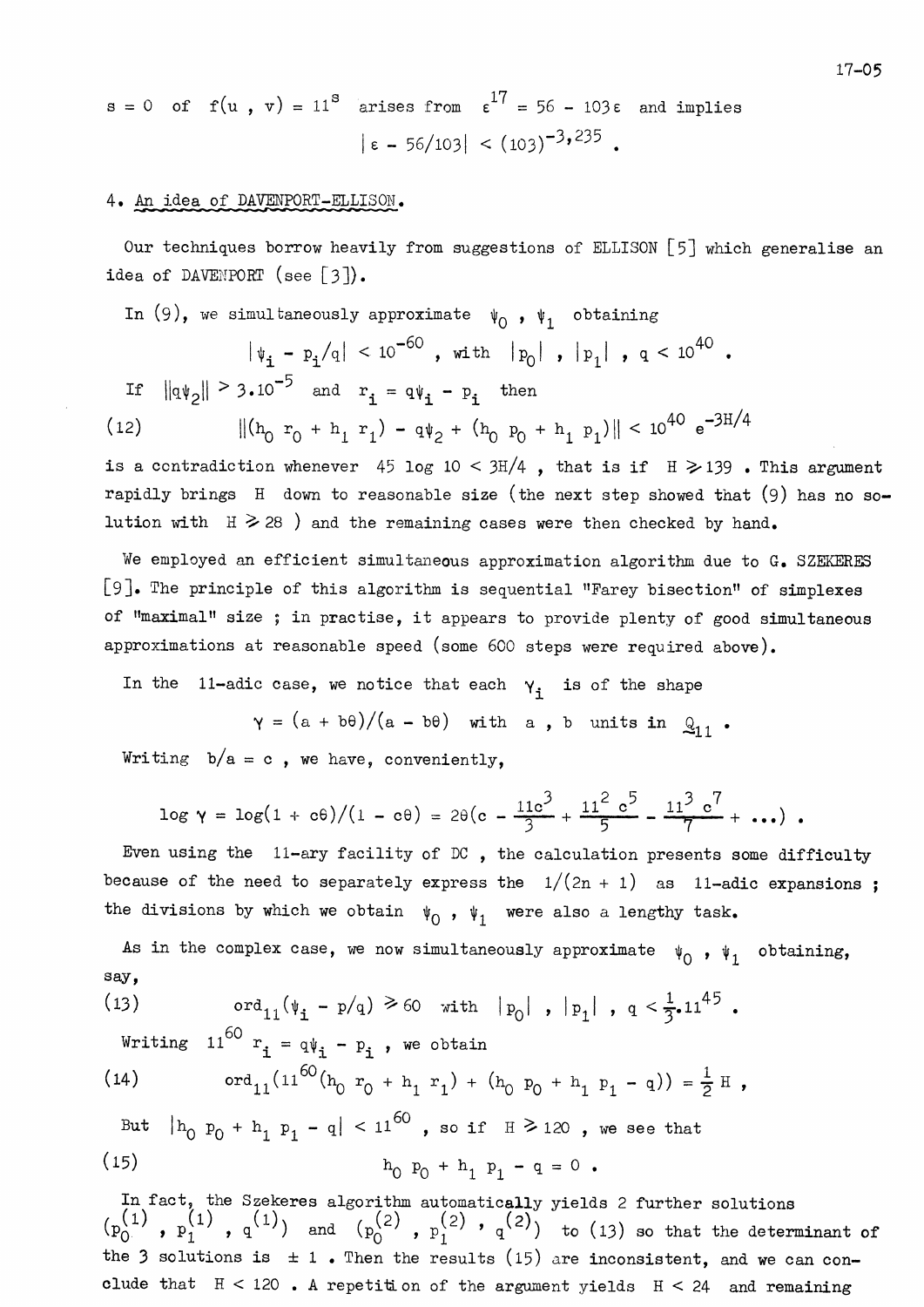cases are checked by hand.

#### 5. Rational approximation of p-adic numbers.

Since this is not obvious, we now remark on how one obtains good p-adic rational approximations (for some details, see MAHLER [6], p. 64). Above we "chop" the 11adic expansion of the  $\psi_i$  at the 60-th term obtaining large integers  $\psi_i^1$  < 11<sup>60</sup>. (If  $\psi = \sum_{0}^{\infty} a_i 11^{i}$  then  $\psi' = a_0 + 11a_1 + 11^{2} a_2 + \cdots + 11^{59} a_{59} \in \mathbb{R}$ .)

We now approximate (by the Szekeres algorithm) the two rational numbers  $\psi_1^2/11^{60}$ , obtaining simultaneous approximants  $r_1/q$  with  $q \leq 11^{40}$  . Then

$$
\psi'/11^{60} - r/q| = |p/11^{60} q| < q^{-3/2} \text{ so } |p| \le 11^{40}
$$

(here we have noticed that  $\sqrt[4]{11^{60} - r/q}$  is rational with denominator  $11^{60} q$ ). Moreover  $\psi' - p/q = 11^{60} r/q$  and this (usually) yields  $\text{ord}_{11}(\psi - p/q) \ge 60$  as required.

#### 6. The "Baker inequalities".

In the manuscript on which the work described was based, namely that of AGRAWAL and COATES  $[1]$ , the analogues of  $(8)$  and  $(10)$  are shown to have no solution with  $H \ge 10^{700}$  . We are now able to do much better. Firstly, the general techniques employed have very much improved; for some details, see the papers of BAKER [2] and VAN DER POORTEN [10]. Secondly, I have learned from WALDSCHMIDT [11] a number of extra refinements that can be introduced. Principally, these involve a more efficient extrapolation, using the size rather than the height of the numbers involved. and noting whether the numbers involved are close to 1 relative to their size. Detailed results are in preparation.

#### 7. Acknowledgement.

The work described was performed at the suggestion of John COATES who kindly provided us with the manuscript  $[1]$ . Although we have finally not had to appeal to the manuscript in any substantial way our work would have been impossible without the guidance provided by AGRAWAL and COATES through  $[1]$ . I obtained a copy of the thesis [8] from COATES, and was fortunate that WALDSCHMIDT sent me a copy of the draft paper  $\lfloor 11 \rfloor$ .

All the substantive computations reported on were performed by David HUNT. The work was very much a joint effort and a final detailed report will appear inter alia under our joint authorship.